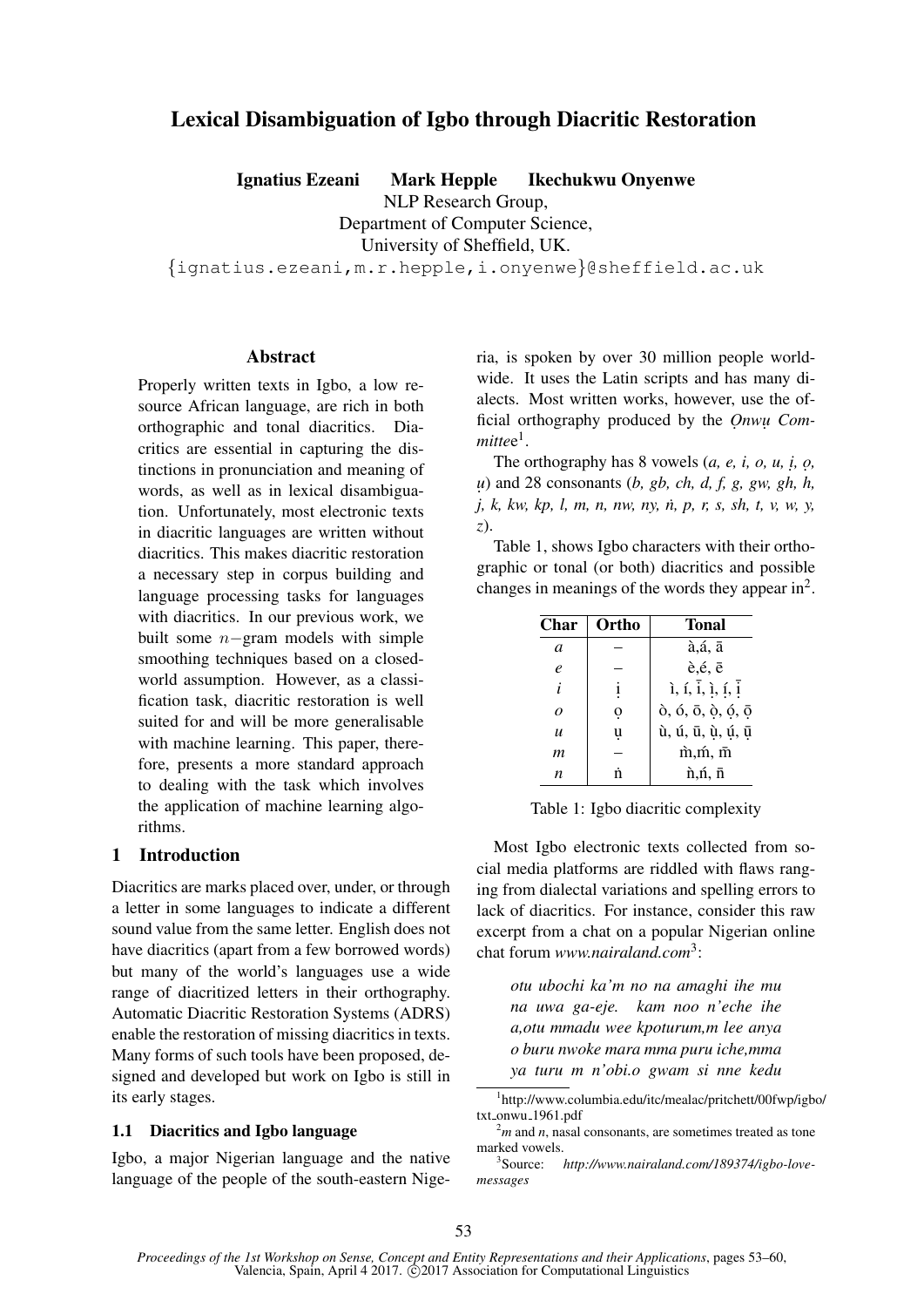*k'idi.onu ya dika onu ndi m'ozi, ihu ya dika anyanwu ututu,ahu ya n'achakwa bara bara ka mmiri si n'okwute. ka ihe niile no n'agbam n'obi,o sim na ohuru m n'anya.na ochoro k'anyi buru enyi,a hukwuru m ya n'anya.anyi wee kwekorita wee buru enyi onye'a m n'ekwu maka ya bu odinobi m,onye ihe ya n'amasi m*

In the above example, you can observe that there is zero presence of diacritics - tonal or orthographic - in the entire text. As pointed out above, although there are other issues with regards to standard in the text, lack of diacritics seems to be harder to control or avoid than the others. This is partly because diacritics or lack of it does affect human understanding a great deal; and also the rigours a writer will go through to insert them may not worth the effort. The challenge, however, is that NLP systems built and trained with such poor quality non standard data will most likely be unreliable.

# 1.2 Diacritic restoration and other NLP systems

Diacritic restoration is important for other NLP systems such as speech recognition, text generation and machine translations systems. For example, although most translation systems are now very impressive, not a lot of them support Igbo language. However, for the few that do (e.g. *Google Translate*), diacritic restoration still plays a huge role in how well they perform. The example below shows the effect of diacritic marks on the output of *Google Translate*'s Igbo-to-English translation.

| <b>Statement</b>         | <b>Google Translate</b>              | Comment  |
|--------------------------|--------------------------------------|----------|
| O ji egbe ya gbuo egbe   | He used his gun to kill gun          | wrong    |
| O ji égbè ya gbuo égbé   | He used his gun to kill kite         | correct  |
| Akwa ya di n'elu akwa ya | It was on the <b>bed</b> in his room | fair     |
| Ákwà ya di n'elu àkwà ya | his clothes on his bed               | correct  |
| Oke riri oke ya          | Her addiction                        | confused |
| <b>Oké riri òkè ya</b>   | Mouse ate his share                  | correct  |
| O jiri ugbo ya bia       | He came with his farm                | wrong    |
| O jiri ugbo ya bia       | He came with his car                 | correct  |

Table 2: Diacritic disambiguation for *Google Translate*

### 1.3 Diacritic restoration and WSD

Yarowsky (1994a) observed that, although diacritic restoration is not a hugely popular task in NLP research, it shares similar properties with

such tasks as word sense disambiguation with regards to resolving both syntactic and semantic ambiguities. Indeed it was referred to as an instance of a closely related class of problems which includes word choice selection in machine translation, homograph and homophone disambiguation and capitalisation restoration (Yarowsky, 1994b).

Diacritic restoration, like sense disambiguation, is not an end in itself but an *"intermediate task"* (Wilks and Stevenson, 1996) which supports better understanding and representation of meanings in human-machine interactions. In most nondiacritic languages, sense disambiguation systems can directly support such tasks as machine translation, information retrieval, text processing, speech processing etc. (Ide and Véronis, 1998). But it takes more for diacritic languages, where possible, to produce standard texts. So for those languages, to achieve good results with such systems as listed above, diacritic restoration is required as a boost for the sense disambiguation task.

We note however, that although diacritic restoration is related to word sense disambiguation (WSD), it does not eliminate the need for sense disambiguation. For example, if the wordkey *akwa* is successfully restored to  $\partial x \, dx$ , it could still be referring to either *bed* or *bridge*. Another good example is the behaviour of *Google Translate* as the context around the word  $\partial x \, d$  *akwa* changes.

| <b>Statement</b>         | <b>Google Translate</b>        | Comment  |
|--------------------------|--------------------------------|----------|
| Akwa ya di n'elu akwa    | It was on the high             | confused |
| Akwa ya di n'elu akwa ya | It was on the bed in his room  | fair     |
| Ákwà ya di n'elu àkwà    | His clothing was on the bridge | okay     |
| Ákwà ya di n'elu àkwà ya | His clothing on his bed        | good     |

Table 3: Disambiguation challenge for *Google Translate*

The last two statements, with proper diacritics on the ambiguous wordkey *akwa* seem both correct. Some disambiguation system in Google Translate must have been used to select the right form. However, it highlights the fact that such a disambiguation system may perform better when diacritics are restored.

# 2 Problem Definition

As explained above, lack of diacritics can often lead to some lexical ambiguities in written Igbo sentences. Although a human reader can, in most cases, infer the intended meaning from context, the machine may not. Consider the sentences in sections 2.1 and 2.2 and their literal translations: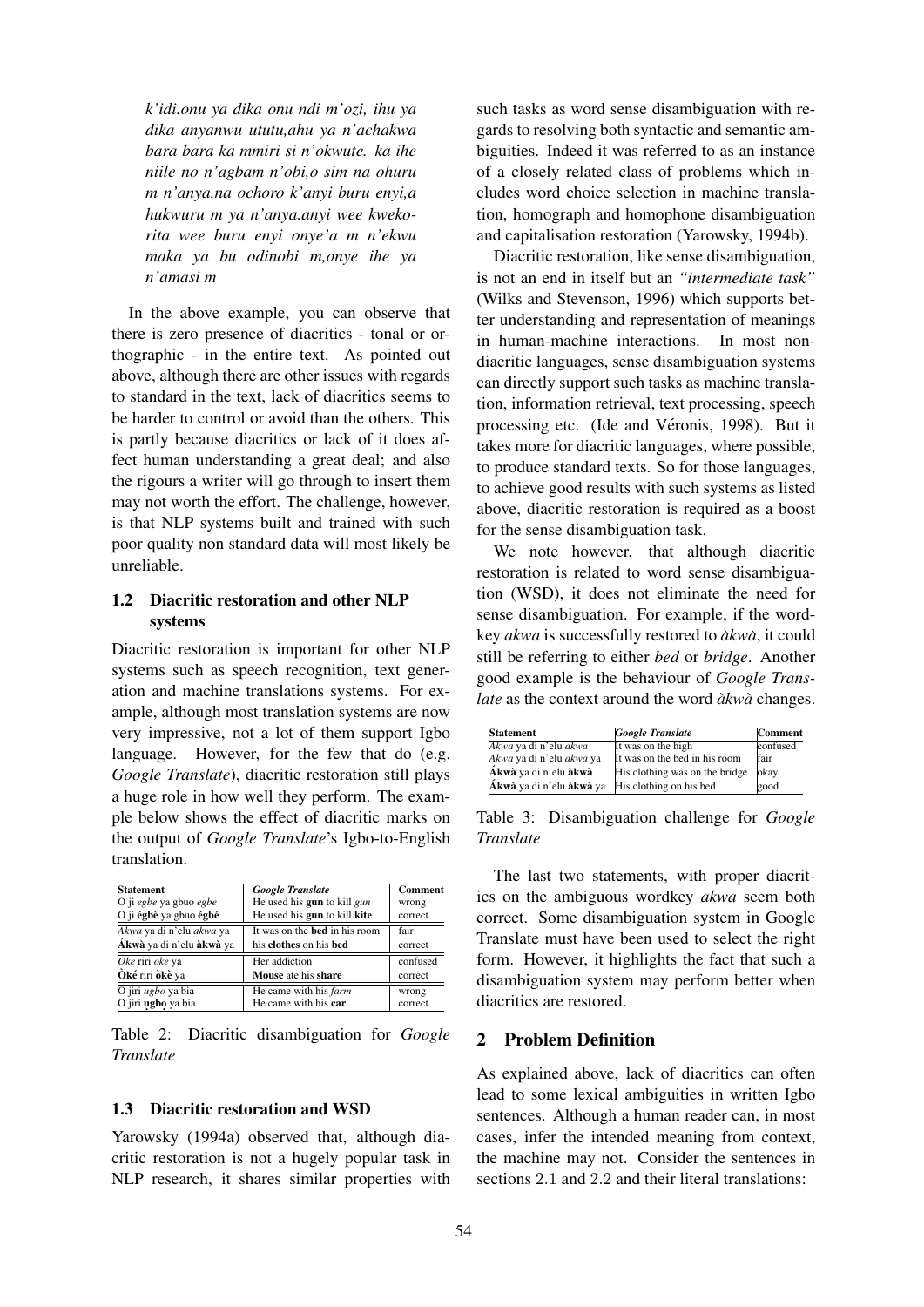Input text:



Possible candidates:



Most Probable Pattern:



Output text:

Nwanyi áhù bànyèrè n'ugbo ya.

Figure 1: Illustrative View of the Diacritic Restoration Process (Ezeani et al., 2016)

#### 2.1 Missing orthographic diacritics

- 1. *Nwanyi ahu banyere n'ugbo ya.* (The woman entered her [farm|boat/craft])
- 2. *O kwuru banyere olu ya.* (He/she talked about his/her [neck/voice|work/job])

### 2.2 Missing tonal diacritics

- 1. *Nwoke ahu nwere egbe n'ulo ya.* (That man has a [gun|kite] in his house)
- 2. *O dina n'elu akwa.* (He/she is lying on the [cloth|bed,bridge|egg|cry])
- 3. *Egwu ji ya aka.* (He/she is held/gripped by [fear|song/dance/music])

Ambiguities arise when diacritics – orthographic or tonal – are omitted in Igbo texts. In the first examples, we could see that ugbo(*farm*) and **ugbo**(*boat/craft*) as well as **olu**(*neck/voice*) and  $\mathbf{o} \mathbf{u}(\text{work/job})$  were candidates in their sentences.

Also the second examples show that  $\acute{e}$ gb $\acute{e}$ (*kite*) and  $\acute{e}$ gbè(gun); **ákwà**(cloth), **àkwà**(bed or bridge),  $\hat{a}$ kw $\hat{a}$ (egg), or even  $\hat{a}$ kw $\hat{a}$ (cry) in a philosophical or artistic sense; as well as  $égw\hat{u}$  (fear) and  $\acute{e}gw\acute{u}$ (music) are all qualified to replace the ambiguous word in their respective sentences.

# 3 Related Literature

Diacritic restoration techniques for low resource languages adopt two main approaches: *word based* and *character based*.

### 3.1 Word level diacritic restoration

Different schemes of the word-based approach have been described. They generally involve *preprocessing*, *candidate generation* and *disambiguation*. Simard (1998) applied POS-tags and HMM

language models for French. On the Croatian language, Šantić et al.  $(2009)$  used substitution schemes, a dictionary and language models in implementing a similar architecture. For Spanish, Yarowsky (1999) used dictionaries with decision lists, Bayesian classification and Viterbi decoding the surrounding context.

Crandall (2005), using Bayesian approach, HMM and a hybrid of both, as well as different evaluation method, attempted to improve on Yarowsky's work. Cocks and Keegan (2011) worked on Māori using naïve Bayes and wordbased *n-*grams relating to the target word as instance features. Tufis and Chitu (1999) used POS tagging to restore Romanian texts but backed off to character-based approach to deal with "unknown words". Generally, there seems to be a consensus on the superiority of the word-based approach for well resourced languages.

# 3.2 Grapheme or letter level diacritic restoration

For low-resource languages, there is often lack of adequate data and resources (large corpora, dictionaries, POS-taggers etc.). Mihalcea (2002) as well as Mihalcea and Nastase (2002) argued that letter-based approach will help to resolve the issue of lack of resources. They implemented instance based and decision tree classifiers which gave a high letter-level accuracy. However, their evaluation method implied a possibly much lower wordlevel accuracy.

Versions of Mihalcea's approach with improved evaluation methods have been implemented on other low resourced languages (Wagacha et al., 2006; De Pauw et al., 2011; Scannell, 2011). Wagacha et al. (2006), for example, reviewed the evaluation method in Mihalcea's work and introduced a word-level method for Gikuyu. De Pauw et al. (2011) extended Wagacha's work by applying the method to multiple languages.

Our earlier work on Igbo diacritic restoration (Ezeani et al., 2016) was more of a proof of concept aimed at extending the initial work done by Scannell (2011). We built a number of  $n$ –gram models – basically unigrams, bigrams and trigrams – along with simple smoothing techniques. Although we got relatively high results, our evaluation method was based on a closed-world assumption where we trained and tested on the same set of data. Obviously, that assumption does not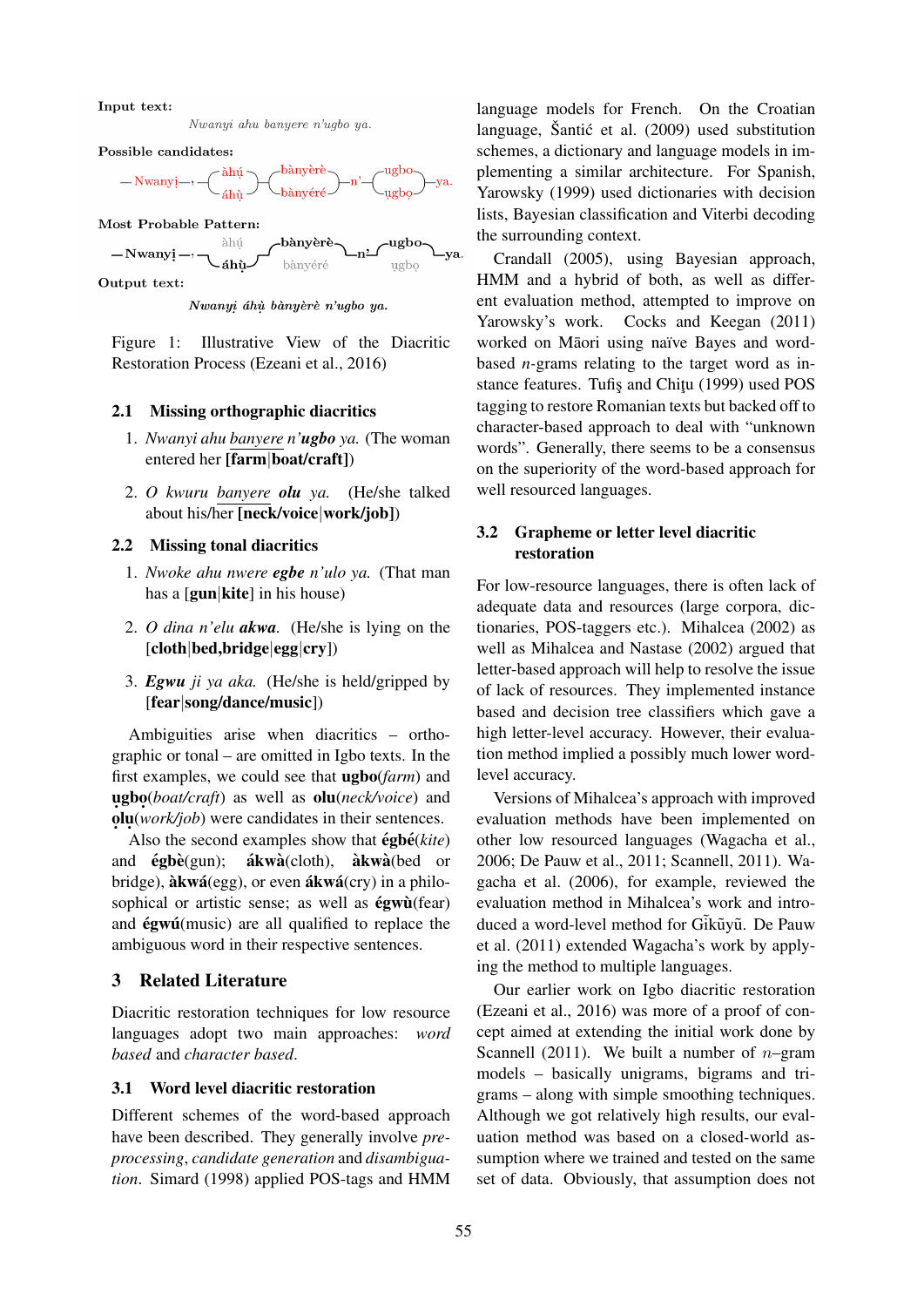model the real world and so it is being addressed in this paper.

#### 3.3 Igbo Diacritic Restoration

Igbo is low-resourced and is generally neglected in NLP research. However, an attempt at restoring Igbo diacritics was reported by Scannell (2011) in which a combination of word- and characterlevel models were applied. Two lexicon lookup methods were used: *LL* which replaces ambiguous words with the most frequent word and *LL2* that uses a bigram model to determine the right replacement.

They reported word-level accuracies of 88.6% and 89.5% for the models respectively. But the size of training corpus (31k tokens with 4.3k word types) was too little to be representative and there was no language speaker in the team to validate the data used and the results produced. Therefore, we implemented a range of more complex  $n$ -gram models, using similar evaluation techniques, on a comparatively larger sized corpus (1.07m with 14.4k unique tokens) and had improved on their results (Ezeani et al., 2016).

In this work, we introduce machine learning approaches to further generalise the process and to better learn the intricate patterns in the data that will help better restoration.

# 4 Experimental Setup

### 4.1 Experimental Data

The corpus used in these experiments were collected from the Igbo version of the bible available from the Jehova Witness website<sup>4</sup>. The basic corpus statistics are presented in Table 4.

In Table 4, we refer to the "latinized" form of a word as its *wordkey*<sup>5</sup> . Less than 10% (529/15696) of the wordkeys are ambiguous. However, these ambiguous wordkeys represent 529 ambiguous sets that yield 348,509 of the corpus words (i.e. words that share the same *wordkey* with at least one other word). These ambiguous words constitutes approximately 38.22% (348,509/911892) of the entire corpus. Some of the top most occurring, as well as the bottom least occurring ambiguous sets are shown in Table 5.

| <b>Item</b>          | <b>Number</b> |
|----------------------|---------------|
| Total tokens         | 1070429       |
| Total words          | 902150        |
| Numbers/punctuations | 168279        |
| Unique words         | 563383        |
| Ambiguous words      | 348509        |
| Wordkeys             | 15696         |
| Unique wordkeys      | 15167         |
| Ambiguous wordkeys   | 529           |
| 2 variants           | 502           |
| 3 variants           | 15            |
| 4 variants           | 10            |
| 5 variants           | 2             |
| $>5$ variants        | 0             |
| Approx. ambiguity    | 38.22%        |

Table 4: Corpus statistics

| <b>Top</b>    | Variants(count)                |
|---------------|--------------------------------|
| na(29272)     | ná(1332), na(27940)            |
| o(22418)      | o(4757), o(64), o(5), o(17592) |
| <b>Bottom</b> | Variants(count)                |
| Giteyim(2)    | $Giteyim(1)$ , $Giteyim(1)$    |
| Galim(2)      | Galim(1), Galim(1)             |

Table 5: Most and least frequent wordkeys

#### 4.2 Preprocessing

The preprocessing task relied substantially on the approaches used by Onyenwe et al. (2014). Observed language based patterns were preserved. For example, *ga–*, *na–* and *n'* are retained as they are due to the specific lexical functions the special characters "-" or " ' " confer on them. For instance, while *na* implies conjunction (e.g. ji *na* ede: yam and cocoa-yam), *na–* is a verb auxiliary (e.g. **Obi** *na***–agba oso**: Obi is running) and *n'* is shortened form of the preposition *na* (e.g. **Q di** *n'*elu à kwà: It is on the bed.).

Also for consistency, diacritic formats are normalized using the unicode's *Normalization Form Canonical* NFC composition. For example, the character *e´* from the combined unicode characters *e* (u0065) and *´* (u0301) will be decomposed and recombined as a single canonically equivalent character  $\acute{e}$  (u00e9). Also the character  $\dot{n}$ , which is often wrongly replaced with  $\tilde{n}$  and  $\bar{n}$  in some text, is generally restored back to its standard form.

The diacritic marking of the corpus used in this research is sufficient but not full or perfect. The orthographic diacritics (mostly dot-belows) have

<sup>4</sup>jw.org  $5E$ xpectedly, many Igbo words are the same with their wordkeys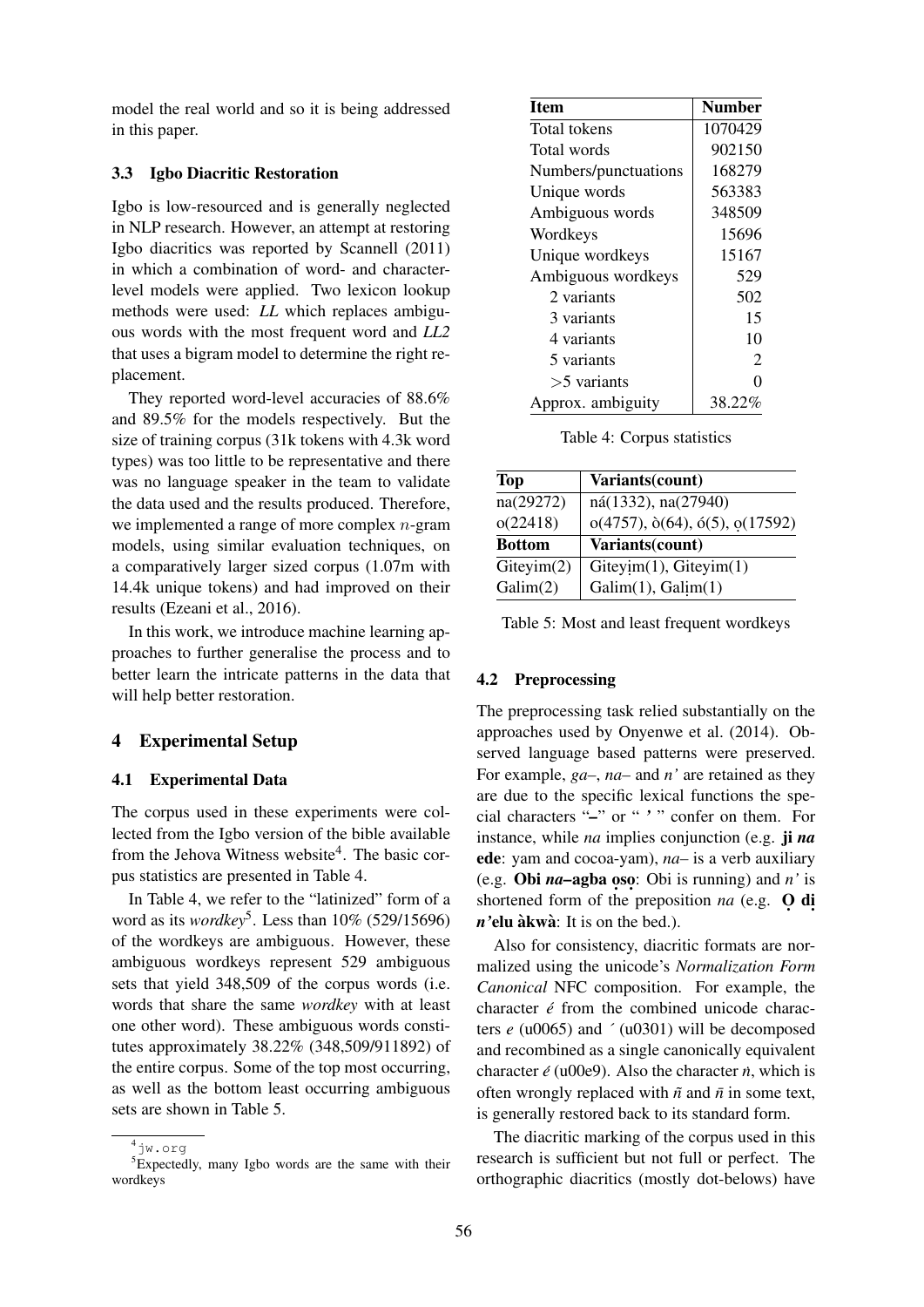been included throughout. However, the tonal diacritics are fairly sparse, having been included only where they were for disambiguation (i.e. where the reader might not be able to decide the correct form from context.

Therefore, through manual inspection, some observed errors and anomalies were corrected by language speakers. For example, 3153 out of 3154 occurrences of the key *mmadu* were of the class *mmadu.* . The only one that was *mmadu* was corrected to *mmadu.* after inspection. By repeating this process, a lot of the generated ambiguous sets were resolved and removed from the list to reduce the noise. Examples are as shown in the table be $low$ 

| wordkey | Freq | var1Freq   | var2Freq    |
|---------|------|------------|-------------|
| akpu    | 106  | ákpu-1     | $akpu-105$  |
| agbu    | 112  | $agbu-111$ | $ágbu-1$    |
| aka     | 3690 | aka-3689   | ákà-1       |
| iri     | 2036 | $iri-2035$ | $i$ ri $-1$ |

Table 6: Some examples of corrected and removed ambiguous set

### 4.3 Feature extraction for training instances

The feature sets for the classification models were based on the works of Scannell (2011) on character-based restoration which was extended by Cocks and Keegan (2011) to deal with wordbased restoration for Māori. These features consist of a combination of  $n$ -grams – represented in the form  $(x, y)$ , where x is the relative position to the target key and  $y$  is the token length – at different positions within the left and right context of the target word. The datasets are built as described below for each of the ambiguous keys:

- FS1 $[(-1,1), (1,1)]$ : Unigrams on each side of the target key
- $\text{FS2}[(-2,2), (2,2)]$ : Bigrams on each side
- FS3[(-3,3), (3,3)]: Trigrams on each side
- FS4 $[(-4,4), (4,4)]$ : 4-grams on each side
- FS5 $[(-5,5), (5,5)]$ : 5-grams on each side
- FS6[(-2,1), (-1,1), (1,1), (2,1)]: 2 unigrams on both sides
- FS7[ $(-3,1)$ ,  $(-2,1)$ ,  $(-1,1)$ ,  $(1,1)$ ,  $(2,1)$ ,  $(3,1)$ ]: 3 unigrams on each side
- FS8 $[(-4,1), (-3,1), (-2,1), (-1,1), (1,1), (2,1),$  $(3,1)$ ,  $(4,1)$ ]: 4 unigrams on each side
- FS9[ $(-5,1)$ ,  $(-4,1)$ ,  $(-3,1)$ ,  $(-2,1)$ ,  $(-1,1)$ ,  $(1,1)$ ,  $(2,1), (3,1), (4,1), (5,1)$ : 5 unigrams on each side
- FS10[ $(-2,2)$ ,  $(-1,1)$ ,  $(1,1)$ ,  $(2,2)$ ]: 1 unigram and 1 bigram on each side
- FS11[ $(-3,3)$ ,  $(-2,2)$ ,  $(2,2)$ ,  $(3,3)$ ]: 1 bigram and 1 trigram on each side
- FS12[(-3,3), (-2,2), (-1,1), (1,1), (2,2), (3,3)]: 1 unigram, 1 bigram and 1 trigram on each side
- FS13[ $(-4,4)$ ,  $(-3,3)$ ,  $(-2,2)$ ,  $(-1,1)$ ,  $(1,1)$ ,  $(2,2)$ , (3,3), (4,4)]: 1 unigram, 1 bigram, 1 trigram and a 4-gram on each side

4.3.1 Appearance threshold and stratification We removed low-frequency wordkeys in our data by defining an *appearance threshold* as a percentage of the total tokens in our data. This is given by the

$$
appThreshold = \frac{C(wordkeys)}{C(tokens)} * 100
$$

and wordkeys with *appThreshold* below the stated value<sup>6</sup> were removed from the experiment.

As part of our data preparation for a standard cross-validation, we also passed each of our datasets through a simple stratification process. Instances of each label<sup>7</sup>, where possible, are evenly distributed to appear at least once in each fold or removed from the dataset.

Our stratification algorithm basically picks only labels from each dataset that have a population  $p$ such that  $p \geq p$  *nfolds. nfolds* is the number of folds which in our case has a default value of 10. In order to make the task a little more challenging, this process was augmented by the removal of some high frequency, but low *entropy* datasets where using the most common class (MCC) produces very high accuracies<sup>8</sup>. Entropy is loosely used here to refer to the degree of dominance of a particular class across the dataset and it is simply defined as:

$$
entropy = 1 - \frac{max[Count(label_i)]}{len(dataset)}
$$

<sup>&</sup>lt;sup>6</sup>In this work, we used an  $appThreshold$  of 0.005% <sup>7</sup>labels are basically diacritic variants.

<sup>8</sup>Datasets with more than 95% accuracy on the most common class (i.e. with entropy lower than 0.05) were removed.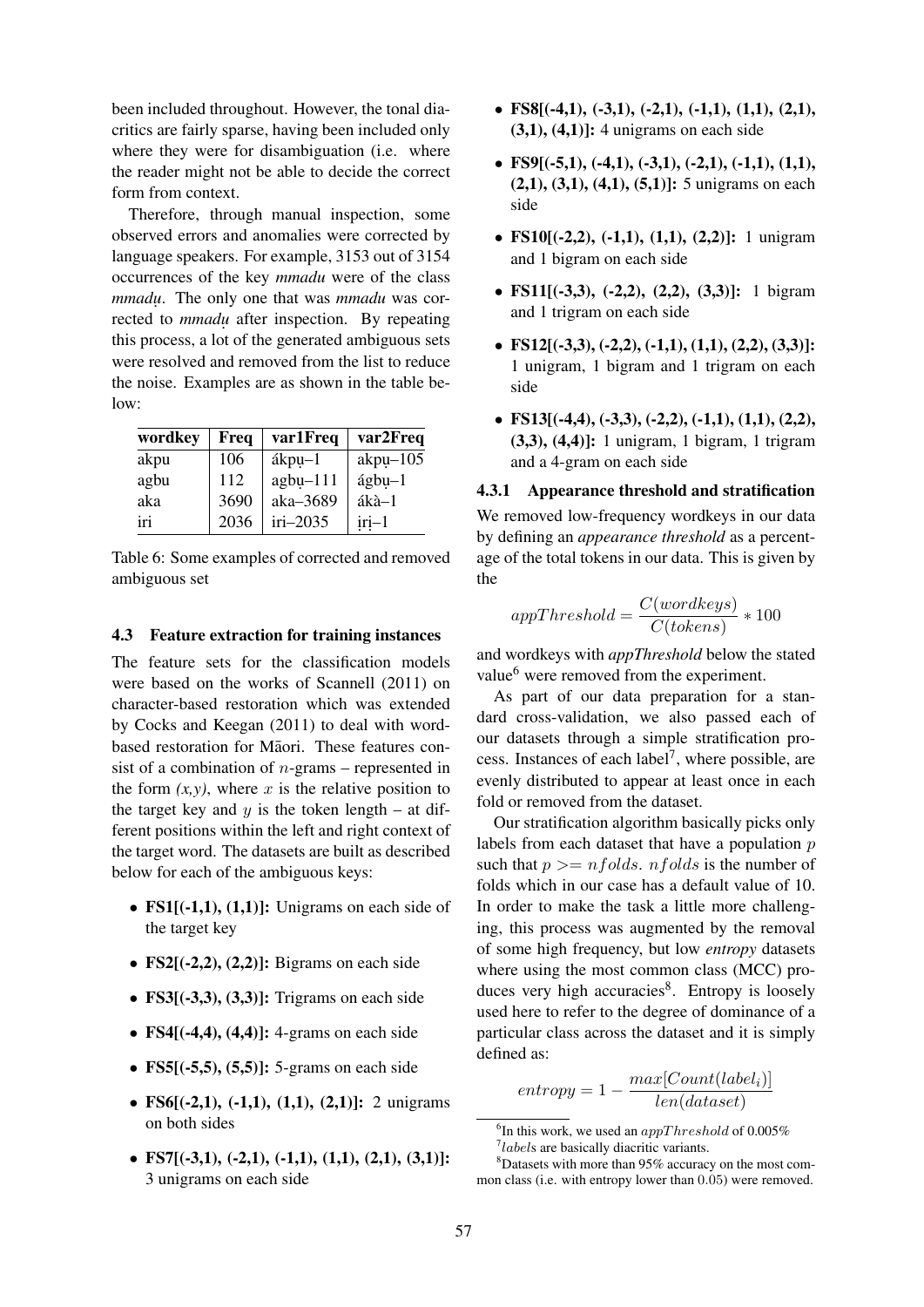where  $i = 1..n$  and  $n =$ number of distinct labels in the dataset. Table 7 shows 10 of the 30 lowest entropy datasets that were removed by this process.

| wordkey    | <b>Counts</b> | <b>MCCscore</b> | Label(count)                              |
|------------|---------------|-----------------|-------------------------------------------|
| e(2)       | 5476          | 99.78%          | $\grave{\text{e}}(12)$ ; $\text{e}(5464)$ |
| anyi(2)    | 5390          | 99.63%          | $anyi(5370);$ $anyi(20)$                  |
| ma(2)      | 6713          | 99.61%          | $ma(6687)$ ; mà $(26)$                    |
| ike(2)     | 3244          | 99.54%          | ikè(15); ike(3229)                        |
| unu(2)     | 8662          | 99.53%          | $\text{ùnu}(41)$ ; unu $(8621)$           |
| Ha(2)      | 2266          | 99.29%          | $H\hat{a}(16)$ ; $Ha(2250)$               |
| a(2)       | 12275         | 99.10%          | $a(12165)$ ; $\dot{a}(110)$               |
| onye $(2)$ | 8937          | 98.87%          | onye(8836); ònye(101)                     |
| ohu(2)     | 790           | 98.73%          | ohu $(780)$ ; ohu $(10)$                  |
| eze(2)     | 2633          | 98.14%          | $eze(2584)$ ; $ez\acute{e}(49)$           |

Table 7: Low entropy datasets

At end of these pruning processes, our remaining datasets came to 110 with the distribution as follows:

- *datasets with only 2 variants:* = 93
- *datasets with 3 variants:* = 7
- *datasets with 4 variants:*  $= 8$
- *datasets with 5 variants:* = 2

Some datasets that originally had multiple variants lost some of their variants. For example, the dataset from *akwa* which originally had five variants and 1067 instances comprising of *ákwá* (355), *akw ´ a`*(485), *akwa*(216), *akw ` a`*(1) and *akw ` a´*(10) retained only four variants (after dropping  $\partial x \rightarrow \partial x$ ) and 1066 instances.

### 4.4 Classification algorithms

This work applied versions of five of the commonly used machine learning algorithms in NLP classification tasks namely:

- Linear Discriminant Analysis(LDA)
- K Nearest Neighbors(KNN)
- Decision Trees(DTC)
- Support Vector Machines(SVC)
- Naïve Bayes(MNB)

Their default parameters on Scikit-learn toolkit were used with 10-fold cross-validation and the evaluation metrics used is mainly the accuracy of prediction of the correct diacritic form in the test data. The effect of the accuracy obtained for a



Figure 2: Evaluation of algorithm performance on each feature set model

dataset on the overall performance depends on the weight of the dataset. Each dataset is assigned a weight corresponding to the number of instances it generates from the corpus which is determined by its frequency of occurrence.

So the actual performance of each learning algorithm, on a particular feature set model, is the overall weighted average of the its performances across all the 110 datasets. The *bottom line* accuracy is the result of replacing each word with its wordkey which gave an accuracy of 30.46%. However, the actual baseline to beat is 52.79% which is achieved by always predicting the most common class.

#### 4.5 Results and Discussions

The results of our experiments are as shown in Table 8 and Figure 2.

| Models           | LDA    | <b>KNN</b> | <b>DTC</b> | <b>SVM</b> | <b>MNB</b> |
|------------------|--------|------------|------------|------------|------------|
| <b>Baseline:</b> | 52.79% |            |            |            |            |
| FS1              | 77.65% | $91.47\%$  | 94.49%     | 74.64%     | 74.64%     |
| FS <sub>2</sub>  | 77.65% | $91.47\%$  | 94.49%     | 74.64%     | 74.64%     |
| FS3              | 74.48% | 73.70%     | 84.60%     | 74.92%     | 74.64%     |
| FS4              | 73.71% | 67.18%     | 81.00%     | 74.64%     | 74.64%     |
| FS <sub>5</sub>  | 74.68% | 62.48%     | 76.70%     | 74.64%     | 74.64%     |
| FS6              | 76.21% | 85.98%     | 91.54%     | 71.39%     | 71.39%     |
| FS7              | 72.74% | 79.20%     | $90.94\%$  | 71.39%     | 71.39%     |
| FS8              | 72.74% | 79.20%     | 90.94%     | 71.39%     | 71.39%     |
| FS9              | 76.99% | 73.88%     | 89.50%     | 75.46%     | 74.67%     |
| <b>FS10</b>      | 76.18% | 85.41%     | 92.89%     | 75.11%     | 74.64%     |
| <b>FS11</b>      | 73.94% | 74.83%     | 86.23%     | 75.29%     | 74.64%     |
| <b>FS12</b>      | 76.99% | 73.88%     | 89.50%     | 75.46%     | 74.67%     |
| <b>FS13</b>      | 76.99% | 73.88%     | 89.50%     | 75.46%     | 74.67%     |
|                  |        |            |            |            |            |

Table 8: Summary of results

The experiments indicate that on the average all the algorithms were able to beat the baseline on all models. The decision tree algorithm (DTC) performed best across all models with an average accuracy of 88.64% (Figure 3), and the highest accuracy of 94.49% (Table 8) on both the FS1 and FS2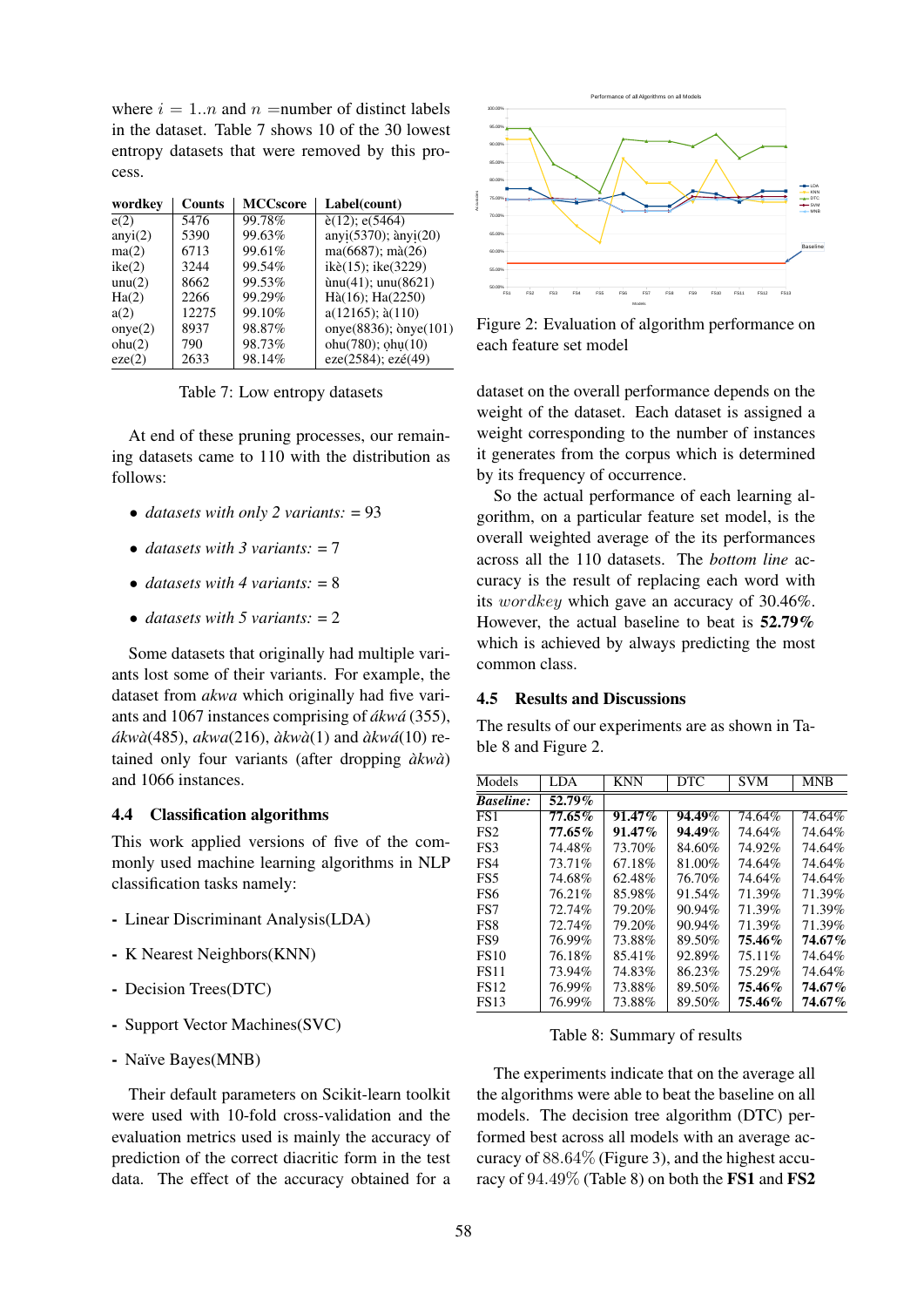models. However, with an average standard deviation of 0.076 (Figure 4) for its results, it appears to be the least reliable.

As the next best performing algorithm, KNN falls below DTC in average accuracy  $(91.47\%)$ but seems slightly more reliable. It did, however, struggle more than others as the dimension of feature n-grams increased (see its performance on FS3, FS4 and FS5). This may be due to the increase in sparsity of features and the difficulty to find similar *neighbours*. The other algorithms – LDA, SVM and MNB – just trailed behind and although their results are a lot more reliable especially SVM and MNB (Figure 4). But this may be an indication that their strategies are not explorative enough. However, it could be observed that they traced a similar path in the graph and also had their highest results with the same set of models (i.e. FS9, FS12 and FS13) with wider context.

On the models, we observed that the unigrams and bigrams have better predictive capacity than the other  $n$ -grams. Most of the algorithms got comparatively good results with FS1, FS2, FS6 and FS10 (Figure 5) each of which has the unigram closest to the target word (i.e. in the  $\pm 1$  position) in the feature set. Also, models that excluded the closest unigrams on both sides (e.g. FS11) and those with fairly wider context did not perform comparatively well across algorithms.



Figure 3: Average performance of algorithms

Again, it appears that beyond the three closest unigrams (i.e. those in the  $-3$  through  $+3$  positions), the classifiers tend to be confused by additional context information. Generally, FS1 and FS2 stood out across all algorithms as the best models while FS6 and FS7 also did well especially with DTC, KNN and LDA.



Figure 4: Average standard deviation for algorithms



Figure 5: Average performance of models

### 4.6 Future Research Direction

Although our results show a substantial improvement from the baseline accuracy by all the algorithms on all the models, there is still a lot of room for improvement. Our next experiments will involve attempts to improve the results by focusing on the following key aspects:

- *Reviewing the feature set models:*

So far we have used instances with similar features on both sides of the target words. In our next experiments, we may consider varying these features.

- *Exploiting the algorithms:*

We were more explorative with the algorithms and so only the default parameters of the algorithms on Scikit-learn were tested. Subsequent experiments will involve tuning the parameters of the algorithms and possibly using more evaluation metrics.

### - *Expanding data size and genre:*

A major challenge for this research work is lack of substantially marked corpora. So although, we achieved a lot with the bible data,